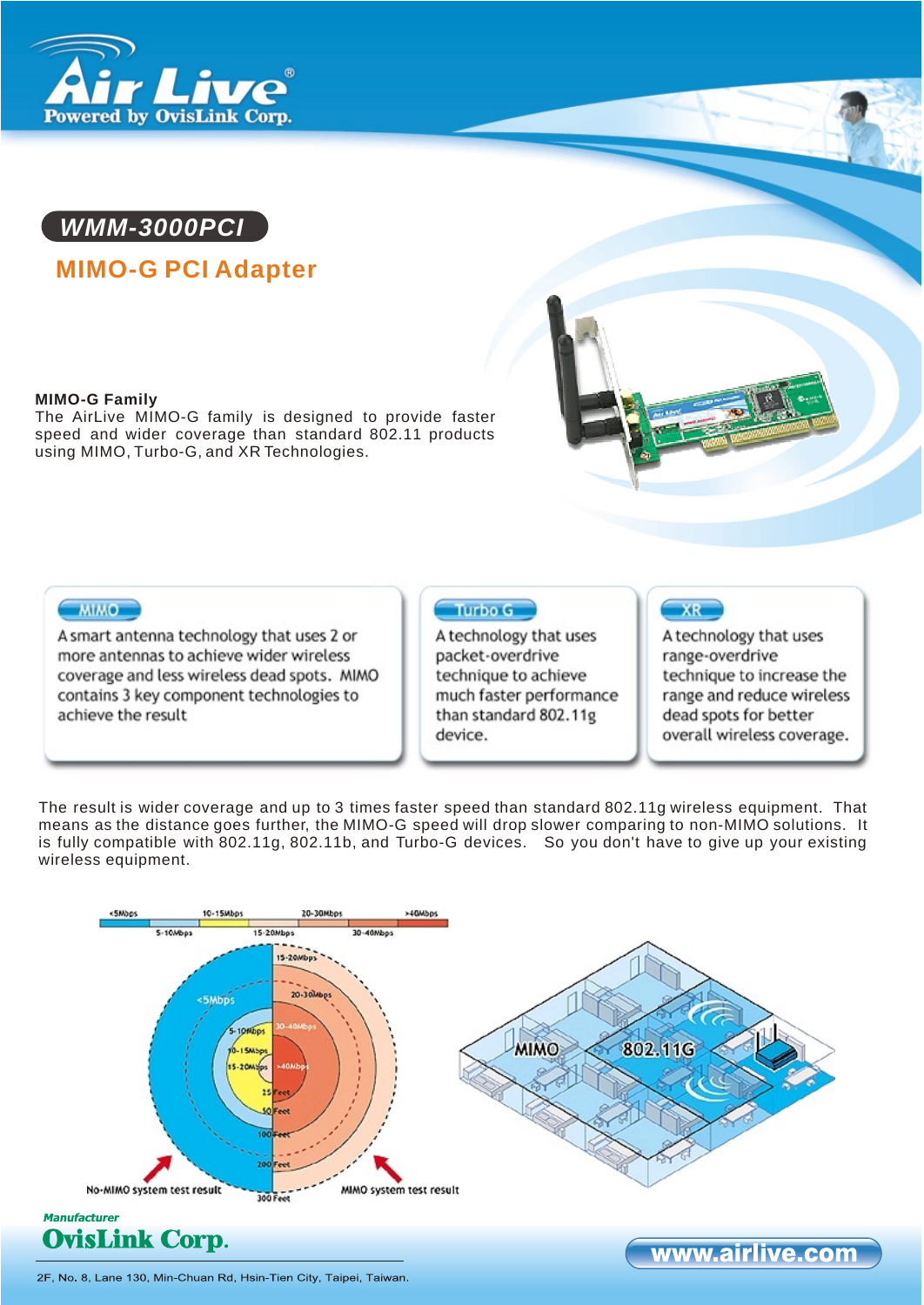

#### **Linking your Notebook PC to the WLAN network**

The WMM-3000PCI is a high performance PCI card for desktop PC. It puts your desktop PC instantly to the wireless LAN network. With the removable SMA connector, you can replace the standard antenna to extend the distance.



#### **WMM and WPA2**

The WMM-3000PCI supports 802.11e WMM (Wifi Multimedia) that enables Quality of Service for video and audio applications. security has been always a concern for Enterprise to implement wireless device into their networks. The new WPA/WPA2 encryption standard (Wi-Fi Access Protect) has been developed to strengthen the wireless security for enterprise environment. The Key to WPA is the use of Temporal Key Integrity Protocol (TKIP) to bolster encryption of wireless packets. TKIP provides important data encryption enhancements including a perpacket key mixing function, a message integrity check (MIC), an extended initialization vector (IV) with sequencing rules, and a re-keying mechanism. Through these enhancements, the WPA/WPA2 addresses all WEP's known vulnerabilities. The card also support the standard 64/128-bit WEP encryption.



www.airlive.com

2F, No. 8, Lane 130, Min-Chuan Rd, Hsin-Tien City, Taipei, Taiwan.